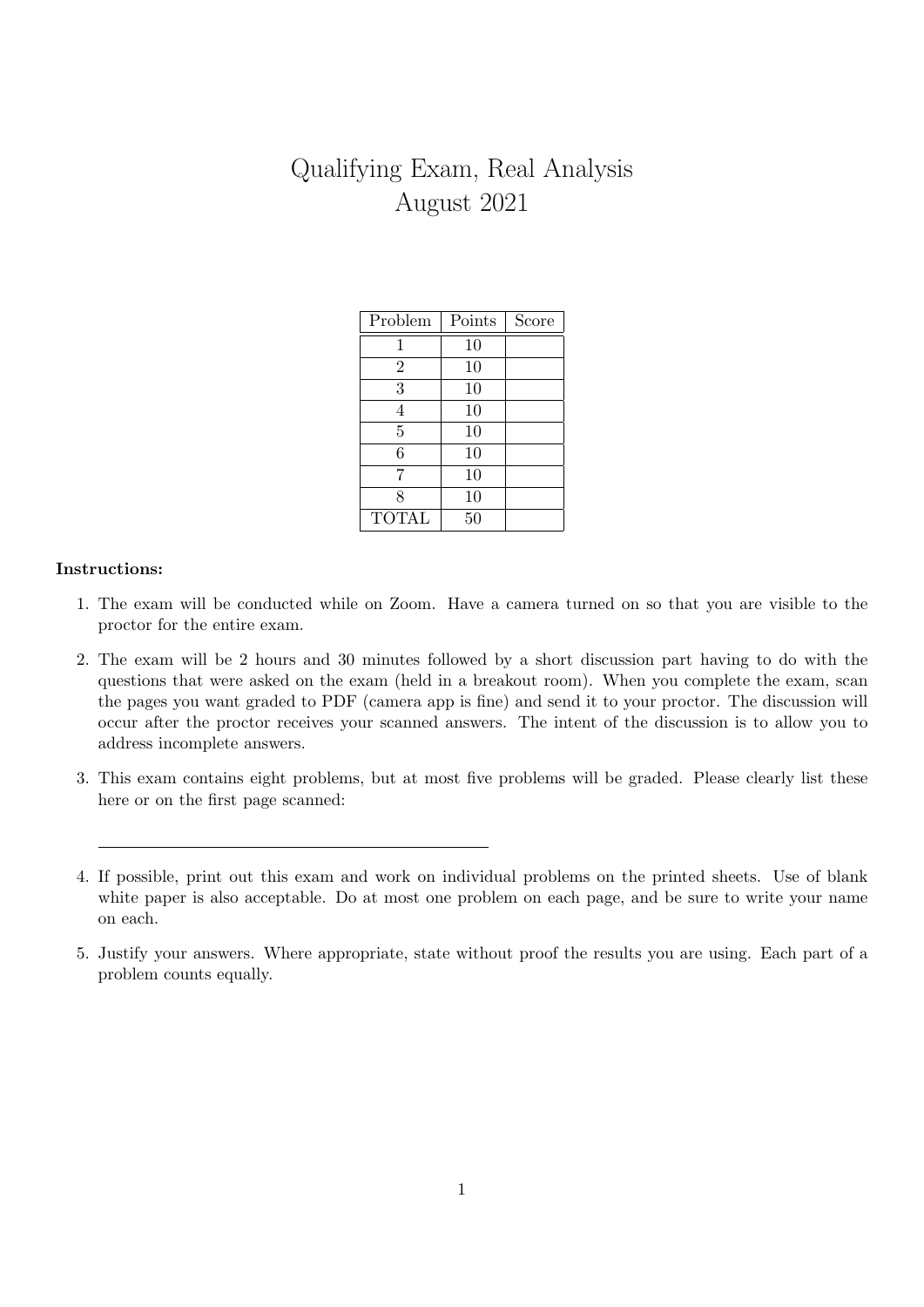#### Problem 1

Let  $(X, \mathcal{F})$  be a measurable space,  $\mu$  be a measure on  $(X, \mathcal{F})$  and  $A_n \in \mathcal{F}$  for all  $n \in \mathbb{N}$ .

(a) Show that

$$
\mu\left(\bigcup_{n=1}^{\infty} A_n\right) \le \sum_{n=1}^{\infty} \mu(A_n).
$$

(b) Show that if  $A_1 \supset A_2 \supset \ldots$  and  $\mu(A_1) < \infty$  then

$$
\mu\left(\bigcap_{n=1}^{\infty} A_n\right) = \lim_{n \to \infty} \mu(A_n).
$$

(c) Show that

$$
\sum_{n=1}^{\infty} \mu(A_n) < \infty \quad \Rightarrow \quad \mu\left(\bigcap_{m=1}^{\infty} \bigcup_{n=m}^{\infty} A_n\right) = 0.
$$

Does the converse statement hold true? Justify your answer.

### Problem 2

Let  $(X, \mathcal{F}, \mu)$  be a measure space and  $(f_n)_{n\geq 1}$  be a sequence of non-negative measurable functions on  $(X, \mathcal{F})$ .

- (a) Derive Fatou's lemma from the monotone convergence theorem.
- (b) Prove that if  $f_n \to f$  in measure then

$$
\int_X f d\mu \le \liminf_{n \to \infty} \int_X f_n d\mu.
$$

#### Problem 3

Give an example of a bounded Lebesgue measurable function  $f$  on  $[0, 1]$  such that every function which is equal to  $f$  a.e. on  $[0, 1]$  is not Riemann integrable.

#### Problem 4

Let  $a > 1$  be a real number, and for each real sequence  $\alpha = (\alpha_n)_{n \in \mathbb{N}}$  define the new sequence

$$
T_a(\alpha) := \left(\frac{\alpha_n}{a^n}\right)_{n \in \mathbb{N}}
$$

where  $\mathbb{N} := \{1, 2, \dots\}.$ 

- (a) Show that  $T_a$  defines a linear continuous map from  $\ell^p$  to  $\ell^1$  for each  $1 \leq p \leq \infty$ .
- (b) Show that for each  $1 \leq p \leq \infty$  the operator norm of  $T_a$  is given by

$$
\sup_{\xi \in \ell^p, \|\xi\| \le 1} \|T_a \xi\| = \begin{cases} \frac{1}{a} & \text{if } p = 1 \\ \left(\frac{1}{a^{p'} - 1}\right)^{1/p'} & \text{if } 1 < p \le \infty \end{cases} \qquad \left(\frac{1}{p} + \frac{1}{p'} = 1\right).
$$